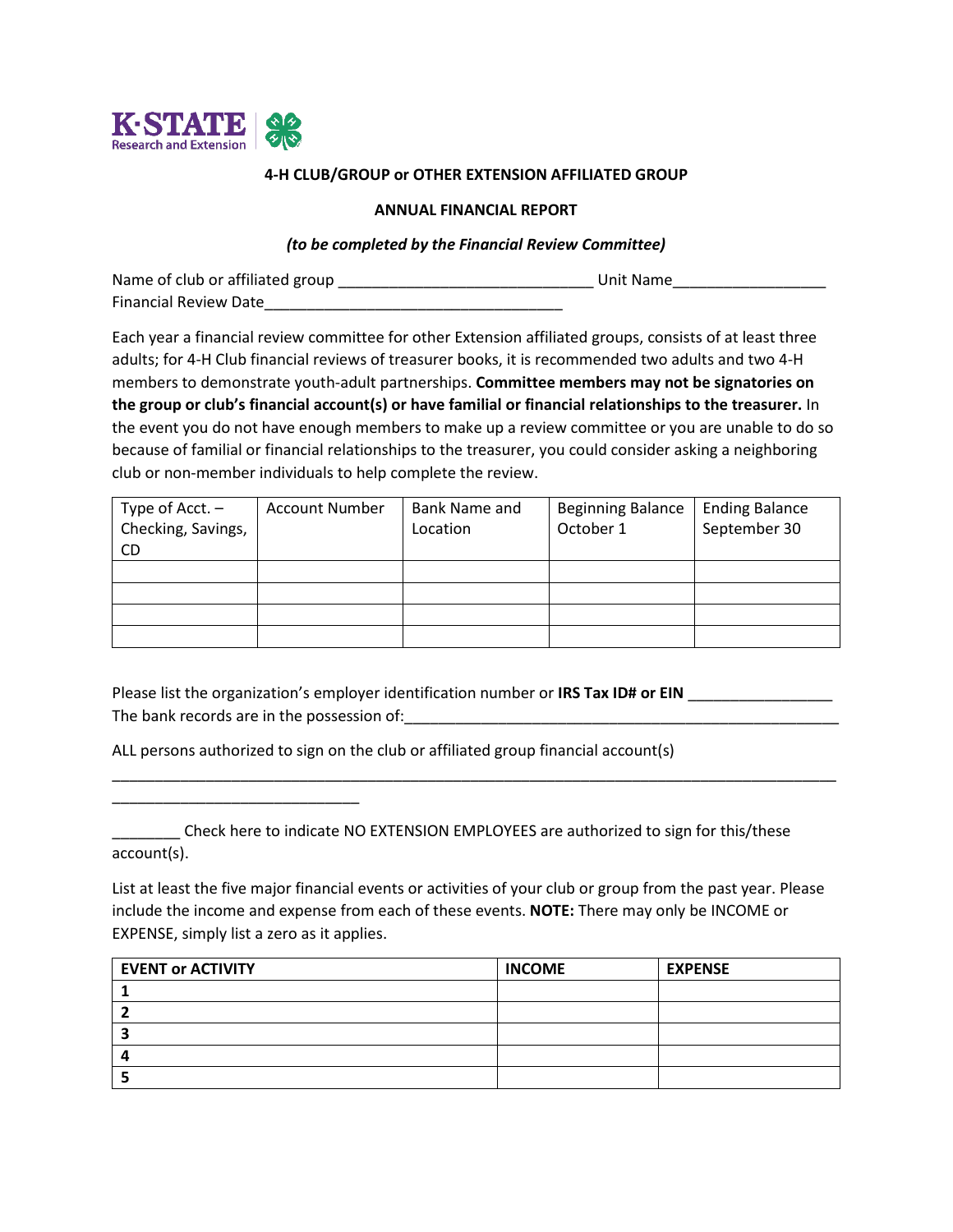#### (Please Complete Other Side)

List any expenses or income that looks unusual:

| -<br><u>. на с</u> |  |  |  |
|--------------------|--|--|--|
| -<br><u>.</u>      |  |  |  |

This certifies that the financial review committee has reviewed the record keeping and financial balances and finds that they (Please check one as it applies):

\_\_\_\_\_\_\_Are in Order

\_\_\_\_\_\_\_Will be in Order upon implementation of the recommendations listed below. (List below and return the form to your local Extension Office for further instructions or comments by the date due.) \_\_\_\_\_\_\_ Require further review and action (Further review and actions should be done within 30 days of the original financial review if possible. Recommendations should be included on this form-use additional paper if needed. A written follow up must be submitted to your local Extension Office of any actions taken. Submit this form by the date due without signatures).

The 4-H Club/Group or Other Affiliated Financial Review Committee found the following conditions or concerns in the financial records (attach additional paper if necessary):

\_\_\_\_\_\_\_\_\_\_\_\_\_\_\_\_\_\_\_\_\_\_\_\_\_\_\_\_\_\_\_\_\_\_\_\_\_\_\_\_\_\_\_\_\_\_\_\_\_\_\_\_\_\_\_\_\_\_\_\_\_\_\_\_\_\_\_\_\_\_\_\_\_\_\_\_\_\_\_\_\_\_\_\_\_

\_\_\_\_\_\_\_\_\_\_\_\_\_\_\_\_\_\_\_\_\_\_\_\_\_\_\_\_\_\_\_\_\_\_\_\_\_\_\_\_\_\_\_\_\_\_\_\_\_\_\_\_\_\_\_\_\_\_\_\_\_\_\_\_\_\_\_\_\_\_\_\_\_\_\_\_\_\_\_\_\_\_\_\_\_

\_\_\_\_\_\_\_\_\_\_\_\_\_\_\_\_\_\_\_\_\_\_\_\_\_\_\_\_\_\_\_\_\_\_\_\_\_\_\_\_\_\_\_\_\_\_\_\_\_\_\_\_\_\_\_\_\_\_\_\_\_\_\_\_\_\_\_\_\_\_\_\_\_\_\_\_\_\_\_\_\_\_\_\_\_ \_\_\_\_\_\_\_\_\_\_\_\_\_\_\_\_\_\_\_\_\_\_\_\_\_\_\_\_\_\_\_\_\_\_\_\_\_\_\_\_\_\_\_\_\_\_\_\_\_\_\_\_\_\_\_\_\_\_\_\_\_\_\_\_\_\_\_\_\_\_\_\_\_\_\_\_\_\_\_\_\_\_\_

The 4-H Club/Group or Other Affiliated Financial Review Committee makes the following recommendations (attach additional paper if necessary):

We have examined the treasury records of the club or affiliated group and believe all expenses and incomes to be accurate.

| *Name (Please Print)                                            | Signature | Date |
|-----------------------------------------------------------------|-----------|------|
|                                                                 |           |      |
| 2.                                                              |           |      |
| 3.<br><u> 1989 - John Stein, Amerikaansk politiker (* 1958)</u> |           |      |
| 4.                                                              |           |      |
| 5.                                                              |           |      |

\*By signing I verify that I am not a family member of the treasurer of this account(s), am not personally a signatory on the account(s) and have adhered to all the guidelines established for a Financial Review Committee member.